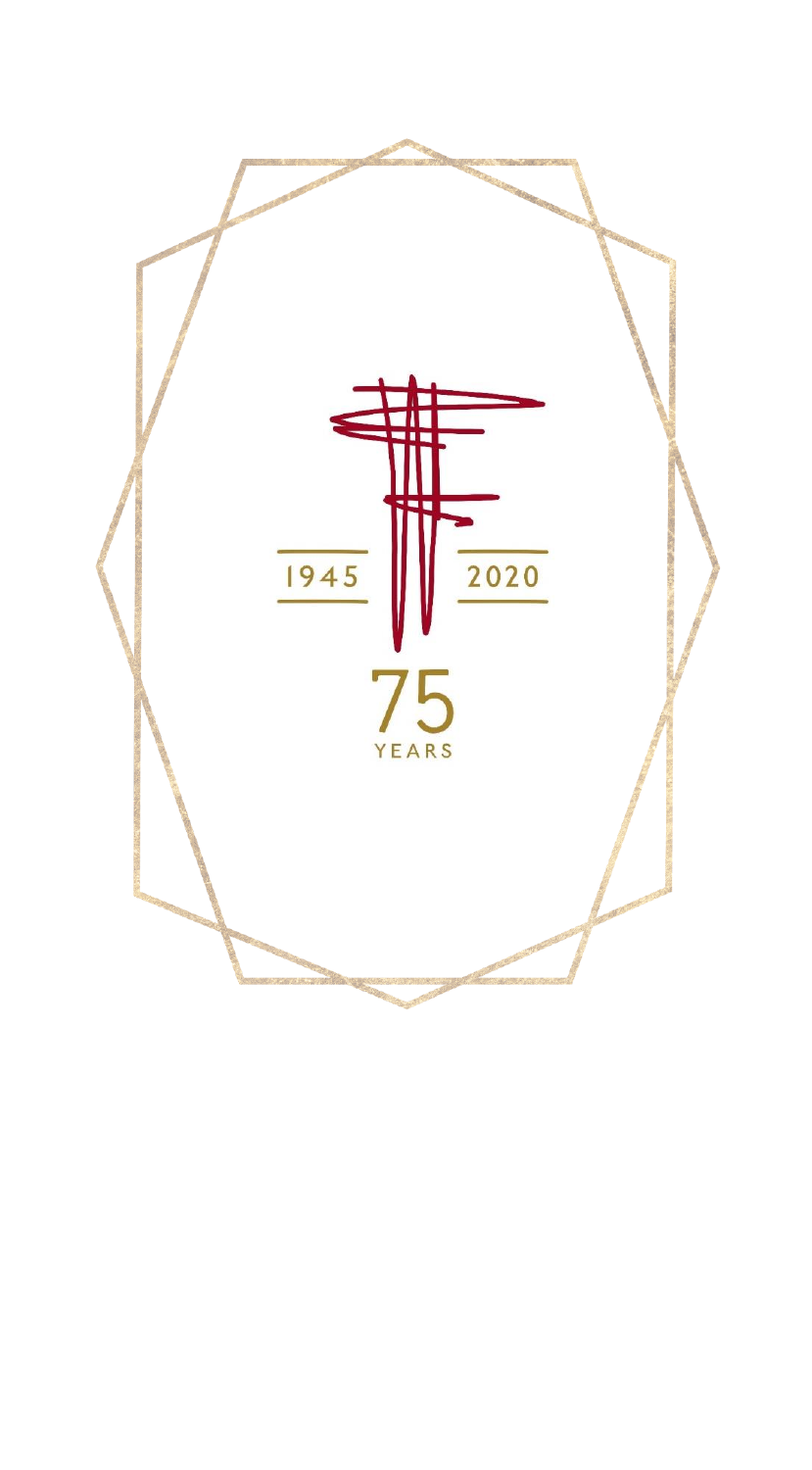#### Dessert Wines (75ml)

'Kabir' Moscato di Pantelleria, Donnafugata, Sicily Glass 12 Recioto Classico della Valpollicella, Allegrini, Veneto Glass 18 Anghelu Ruju Sella & Mosca Sardinia Glass 19 Vin Santo DOC, Isole & Olena Tuscany Glass 25 Muffato della Sala, Antinori, Umbria Glass 20 Tokaji Aszu 6 Puttonyos, Dobogo Hungary Glass 28

Port & Madeira (75ml)

Sandeman's LBV Port, 2016, Duoro, Portugal Glass 9 Churchill`s Vintage Port, 2003 Duoro, Portugal gls 25 Colheita, Justino's, 1999, Madeira, Portugal gls 14

# Grappa (50ml)

Grappa Muller Thurgau 43% (non-aged) 10 Grappa di Pinot Nero, Pilzer 43% (non-aged) 11 Grappa di Tignanello, Antinori 42% (non-aged) 16 Grappa di Brunello, Col D'orcia 44% (non-aged) 14 Grappa Ben Rye, Donnafugata 42% (aged) 18 Grapppa San Leonardo, 46% (aged) 24

# Digestives (50ml)

Remy Martin VSOP 40% 12 Divino 1998 Pojer & Sandri, 45% 25 Remy Martin XO Cognac 40% 40 Hennessy XO Cognac 40% 45 Hennessy Paradis Cognac 40% 140